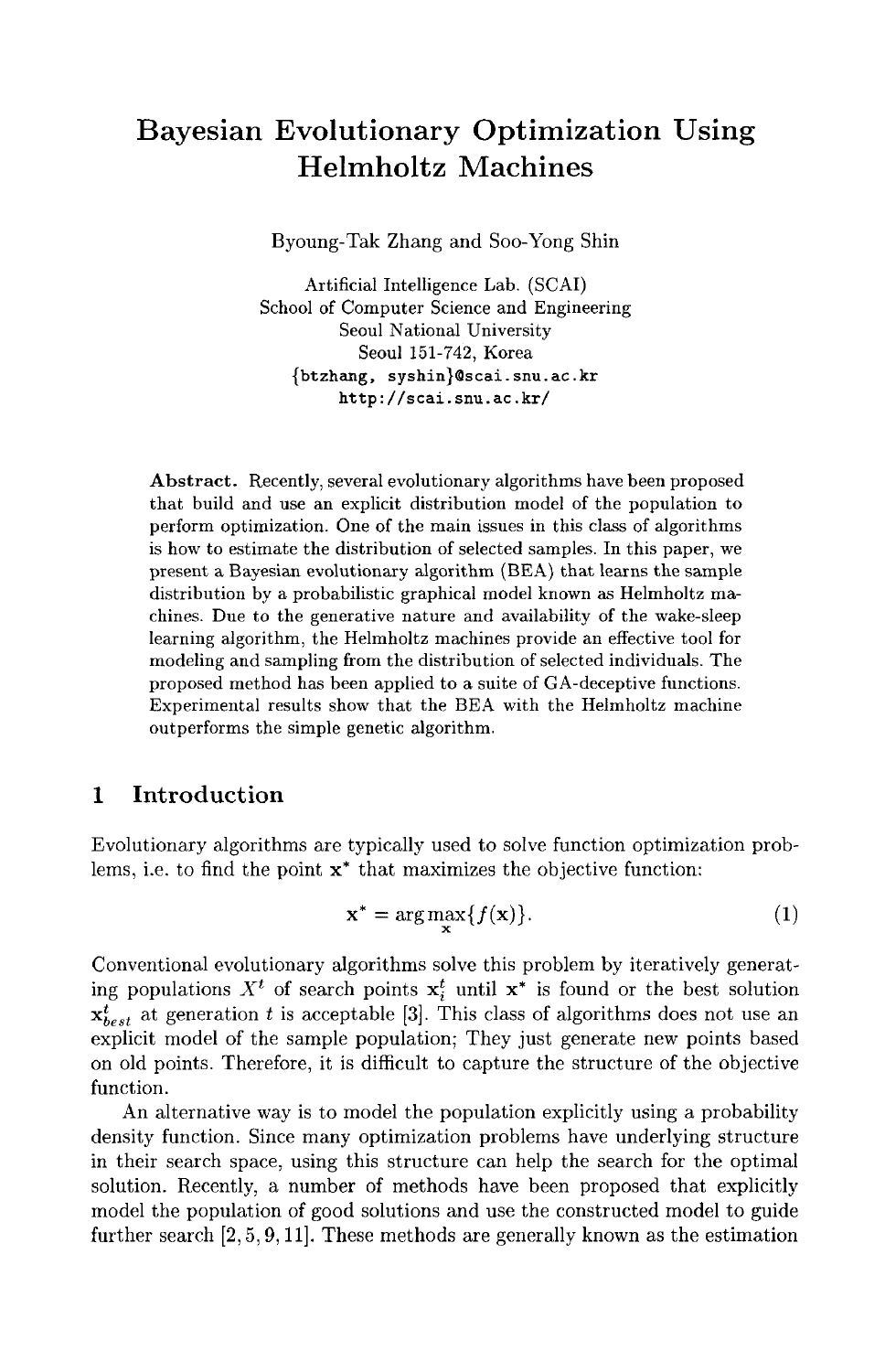of distribution algorithms or ED As [8]. They use global information contained in the population, instead of using local information through crossover or mutation of individuals. From the population, statistics of the hidden structure are derived and used when generating new individuals.

One of the main issues in distribution-based optimization is how to build and sample from the distribution of the population. Several methods have been proposed, including the methods based on dependency chains [5], dependency trees [2], factorization [9], neural trees [13], Bayesian networks [8,12], and genetic programs [14].

In this paper, we present a method that estimates the sample distribution using a graphical learning model known as Helmholtz machines. The method is implemented as a Bayesian evolutionary algorithm (BEA), a probabilistic model of evolutionary computation [13]. The Helmholtz machine is a multilayer network [4] and can find the hidden structure in a data set. Even if the structure has complex relationship, the Helmholtz machine can model the data dependency by a hierarchical network. The wake-sleep algorithm [6] provides a learning mechanism for capturing the underlying structure of the data. In addition, since the Helmholtz machine is a generative model, generation of new samples from the model is efficient. Our experimental evidence supports that Helmholtz machines are effective for estimation and simulation of the population distribution.

The paper is organized as follows. In Section 2, previous work is briefly reviewed. Section 3 presents the Bayesian evolutionary algorithm using the Helmholtz machine. We also describe the architecture and learning algorithm of the Helmholtz machine. Section 4 reports the experimental results. Conclusions are drawn in Section 5.

### 2 Optimization by Distribution Estimation

A simplest way for distribution estimation is to consider each variable in a problem independently and generate new solutions by only preserving the proportions of the values of all variables independently of the remaining solutions. Population-based incremental learning (PBIL) uses a single probability vector to replace the population [1]. The components of the vector are regarded independently of each other, so PBIL only takes into account first-order statistics. Mühlenbein and Paaß [7] present a univariate marginal distribution algorithm (UMDA) that estimates the distribution using univariate marginal frequencies in the set of selected parents, and resamples the new points. UMDA shows good performance on linear problems. Both PBIL and UMDA are, however, not appropriate for learning higher-order dependency.

To capture more complex dependency, structures that can express higherorder statistics are necessary. De Bonet et al. [5] present a population-based algorithm using second-order statistics, called MIMIC (mutual information maximizing input clustering). It uses a chain structure to express conditional probabilities. Baluja and Davies [2] propose to use dependency trees to learn second-order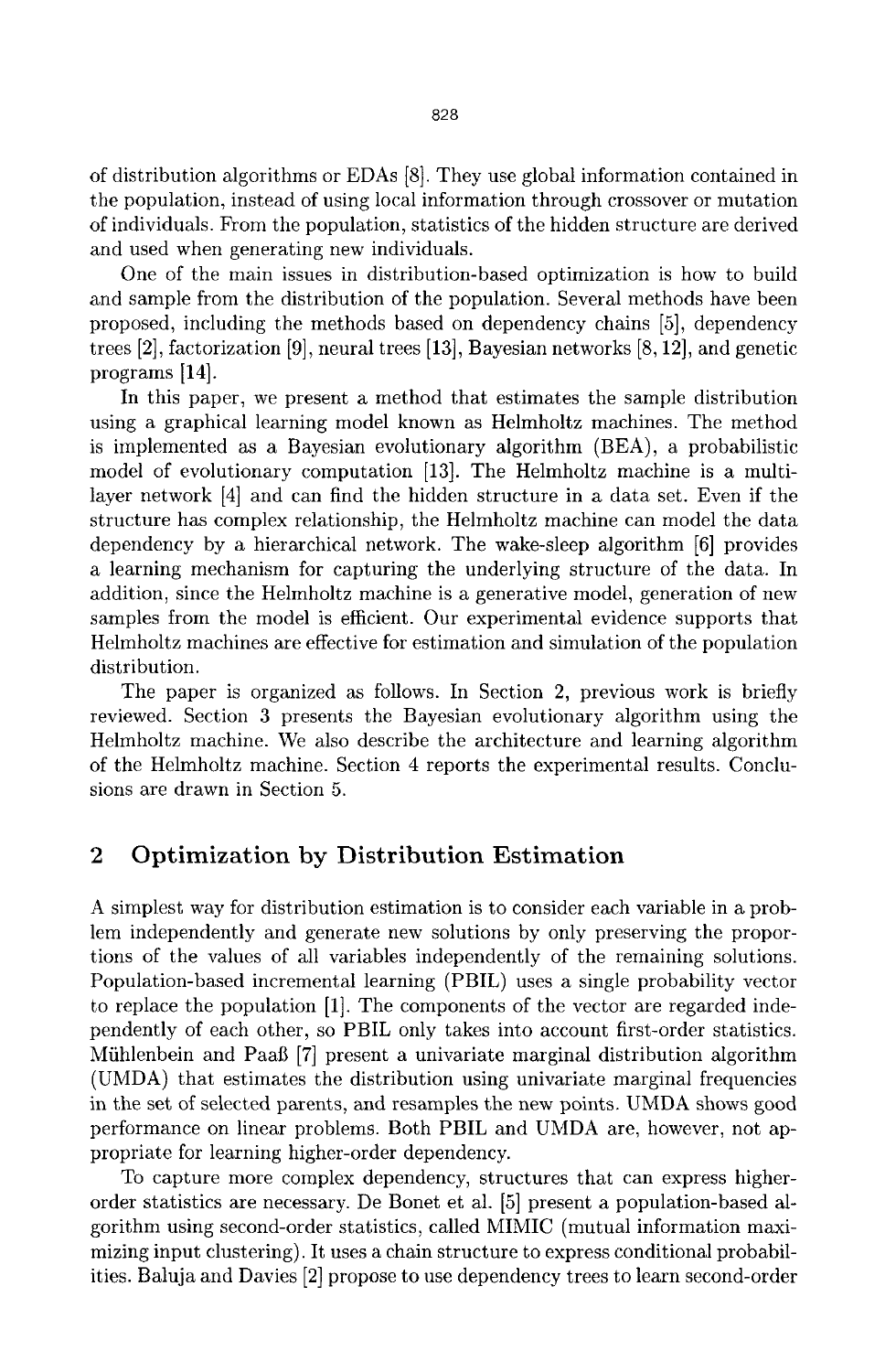probability distributions and use these statistics to generate new solutions. Pelikan and Miihlenbein [11] suggest the bivariate marginal distribution algorithm (BMDA) as an extension of the UMDA. BMDA uses the pairwise dependencies in order to improve algorithms that use simple univariate marginal distribution. MIMIC, dependency trees, and BMDA can cover pairwise interactions.

Miihlenbein and Mahnig [9] present the factorized distribution algorithm (FDA). Here, the distribution is decomposed into various factors or conditional probabilities. Distribution factorization is obtained by analyzing the problem structure. FDA is able to cover interactions of higher-order and combine important partial solutions effectively. Even though it works very well on additively decomposable problems, FDA requires the prior information about the problem in the form of a problem decomposition and its factorization. Pelikan et al.[12] describe the Bayesian optimization algorithm (BOA) that uses techniques from the field of modeling data by Bayesian networks in order to estimate the joint distribution of promising solutions. BOA is also capable of expressing higherorder interactions. In principle, BOA does not require any predefined structure of a problem. But, if no information on the structure is given, BOA also has some difficulties since the construction of a Bayesian network is not an easy task without any prior information.

Zhang [13] presents Bayesian evolutionary algorithms (BEAs) where optimization is formulated as a probabihstic process of finding an individual with the maximum a posteriori probability (MAP). In previous work, tree-structured neural networks [15] and Lisp-like symbolic programs [14] were used to model the distribution of the data points. In the following section, we present another implementation of the BEA that uses a Helmholtz machine for the estimation of the density of search points and for generating new search points from the estimated density.

## 3 The Bayesian Evolutionary Algorithm Using Helmholtz Machines

#### **3.1 The Bayesian Evolutionary Algorithm for Optimization**

The Bayesian evolutionary algorithm is a probabilistic model of evolutionary computation that is based on the Bayesian inductive principle [13]. Initially, a population  $X^0$  of M individuals are generated from a prior distribution  $P_0(\mathbf{x})$ . Then, the fitness values of the individuals are observed and its likelihood  $P(X^t|\theta)$ is computed, where  $\theta$  is the parameter vector for the probability model. Combining the prior and likelihood, we can compute the posterior probability  $P(\theta|X^t)$ of individuals, using the Bayes rule:

$$
P(\theta|X^t) = \frac{P(X^t|\theta)P(\theta)}{P(X^t)}.
$$
\n(2)

Since  $P(X^t)$  does not depend on the parameter vector  $\theta$ , maximization of Eqn. (2) is equivalent to maximizing the numerator, i.e.

$$
P(\theta|X^t) \propto P(X^t|\theta)P(\theta). \tag{3}
$$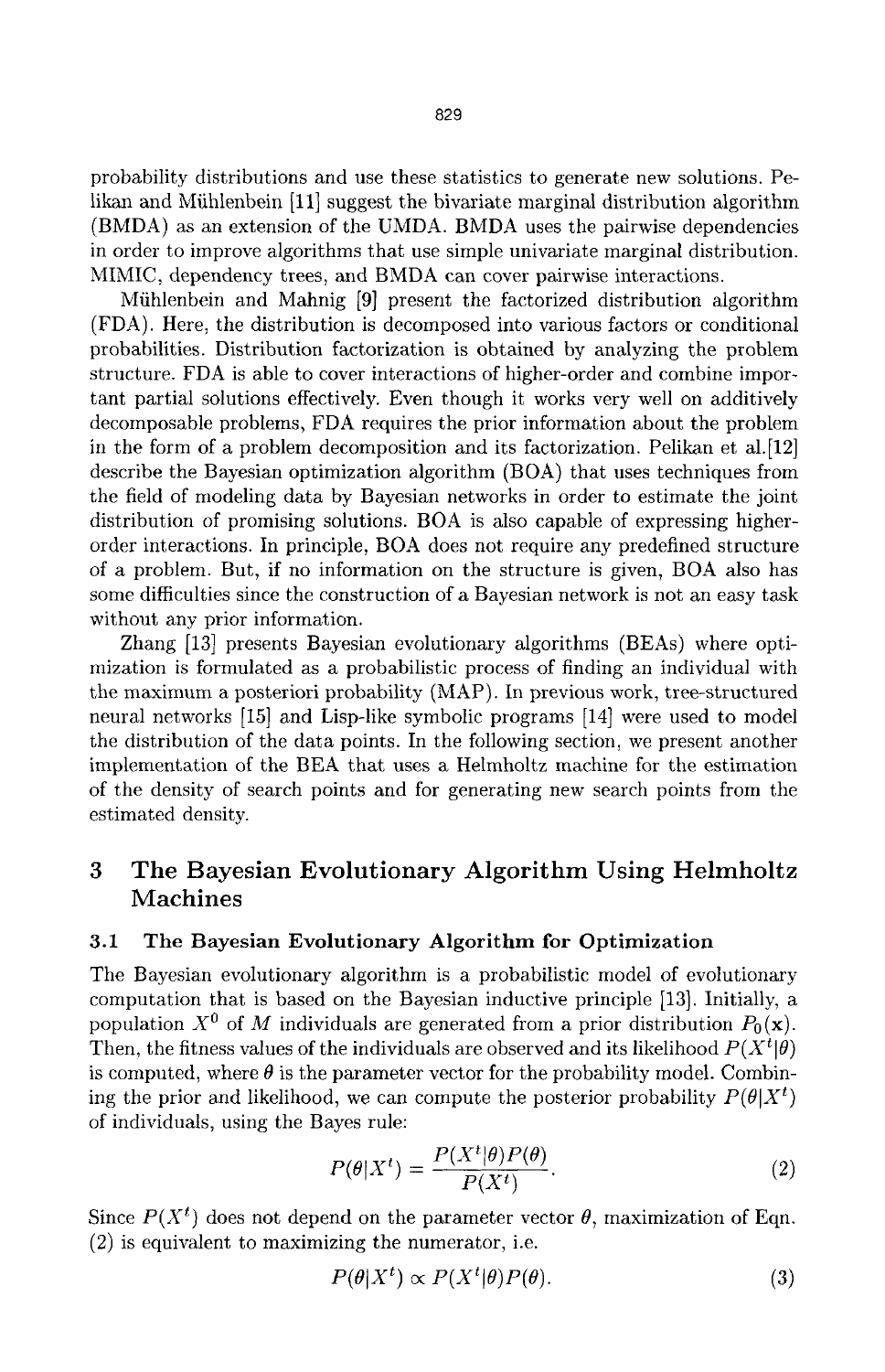Offspring are then sampled from tfie posterior distribution and selected into the next generation.

Note that, under the uniform prior for  $\theta$ , maximization of Eqn. (3) is reduced to the problem of finding the maximum likelihood estimate  $\theta^*$ :

$$
\theta^* = \arg\max_{\theta} P(\theta|X^t) = \arg\max_{\theta} P(X^t|\theta). \tag{4}
$$

In this paper, we make use of this assumption and present a Bayesian evolutionary algorithm that performs optimization using a Helmholtz machine to estimate  $P(X^t|\theta^*)$ . The algorithm is summarized in Figure 1.

- 1. (Initialize)  $X^0$   $\leftarrow$  generate *M* search points  $\mathbf{x}_i^0$  from the prior distribution  $P_0(\mathbf{x})$ . Set generation count  $t \leftarrow 0$ .
- 2. (P-step) Estimate the parameter  $\theta^*$  of a Helmholtz machine that maximizes  $P(X^t|\theta)$ .
- 3. (V-step) Generate *L* variations  $X' = \{x'_1, ..., x'_L\}$  by sampling from the posterior predictive distribution  $P_{t+1}(\mathbf{x}) = P(\mathbf{x}|X^t)$  using  $\theta^*$  of the Helmholtz machine.
- 4. (S-step) Select M points from X' and  $X^t$  into  $X^{t+1} = \{x_1^{t+1},...,x_M^{t+1}\}$  based on their fitness values  $f(\mathbf{x})$ .
- 5. (Loop) Set  $t \leftarrow t + 1$  and go to Step 2.

Fig. 1. Outline of the Bayesian evolutionary algorithm using the Helmholtz machine for density estimation.

In essence, the BEA consists of three steps: probability estimation (P), variation (V), and selection (S) steps. In the P-step, the density of the current population  $X<sup>t</sup>$  is estimated, in this case, by a Helmholtz machine. The same Helmholtz machine is used though the generations. In the V-step, the learned Helmholtz machine is used to generate offspring population *X'* of *L* data points. More details on learning and simulating from the Helmholtz machine are described in the next subsection. In the S-step, *M* best individuals are chosen into the next population  $X^{t+1}$  from the union of  $X^t$  and  $X'$ . In the experiments, we use  $L = 10M$ . This is similar to the  $(\mu + \lambda)$  evolution strategy [3] with  $\mu = M$ ,  $\lambda = 10M$ .

Note the similarity between the general structure of the BEA and the conceptual EDA [8]. The original BEA [15] is more general than this; The one above is a EDA-like variant of it. More general BE As calculate the maximum a posteriori probabihty rather than the maximum likelihood and the sample size increases as generation goes on.

#### **3.2 Distribution Estimation by th e Helmholt z Machine**

The Helmholtz machine is a connectionist system with multiple layers of neuronlike binary stochastic processing units connected hierarchically by two sets of weights, recognition weights and generative weights [4]. Bottom-up connections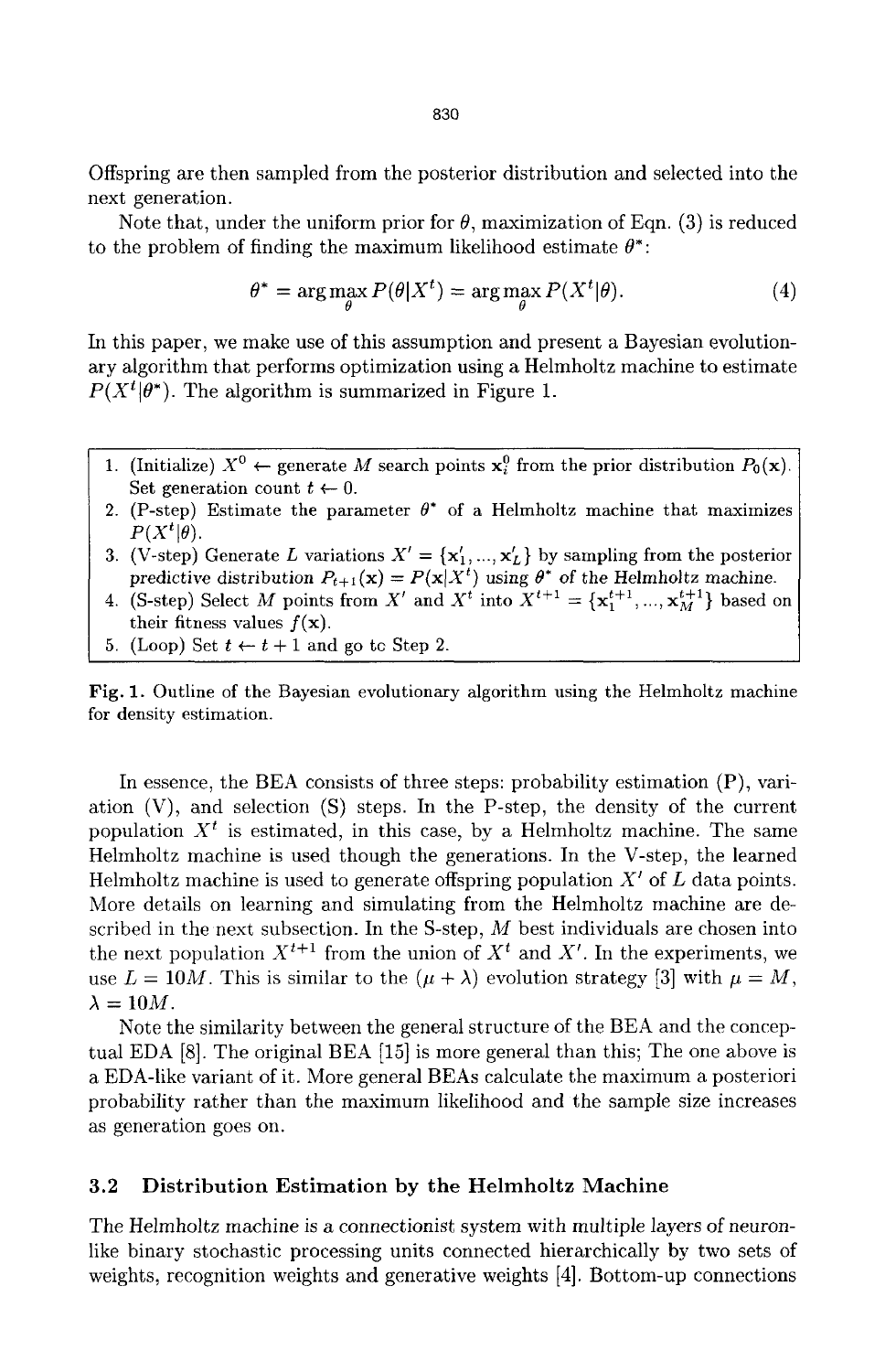$R$ , shown as dashed lines in Fig. 2, implement the recognition model. This model is to infer a probability distribution over the underlying causes y (latent variables) of the input vector x:

$$
P(\mathbf{y}|\mathbf{x}, \mathbf{R}).\tag{5}
$$

Top-down connections  $G$ , shown as solid lines in Fig. 2, implement the generative model. This second model is to reconstruct an approximation to the original input vector x

$$
P(\mathbf{x}|\mathbf{y},\mathbf{G})\tag{6}
$$

from the underlying representation y captured by the hidden layer of the network. This enables to operate in a self-supervised manner. Both the recognition and generative models operate in a strictly feedforward fashion, with no feedback.



Fig. 2. The Helmholtz machine (two-layer network).

Hinton et al. [6] describe a stochastic algorithm, called the wake-sleep algorithm, to calculate the recognition and generative weights of the Helmholtz machine. There are two phases in the algorithm: a *wake* phase and a *sleep* phase. In the "wake" phase. The units are driven bottom-up using the recognition weights, producing a representation of the input vector in the hidden layer. Therefore, the representation  $y_c$  produced in the hidden layer of the network provides a representation of the input vector  $\mathbf{x}_c$ .

$$
\mathbf{y}_c = h(\mathbf{x}_c, \mathbf{R}).\tag{7}
$$

Although the nodes are driven by the recognition weights, only the generative weights are actually learned during the wake phase using locally available information and the simple delta rule [10]:

$$
\mathbf{G}' = \mathbf{G} + \eta (\mathbf{x}_c - \mathbf{G} \mathbf{y}_c) \mathbf{y}_c,\tag{8}
$$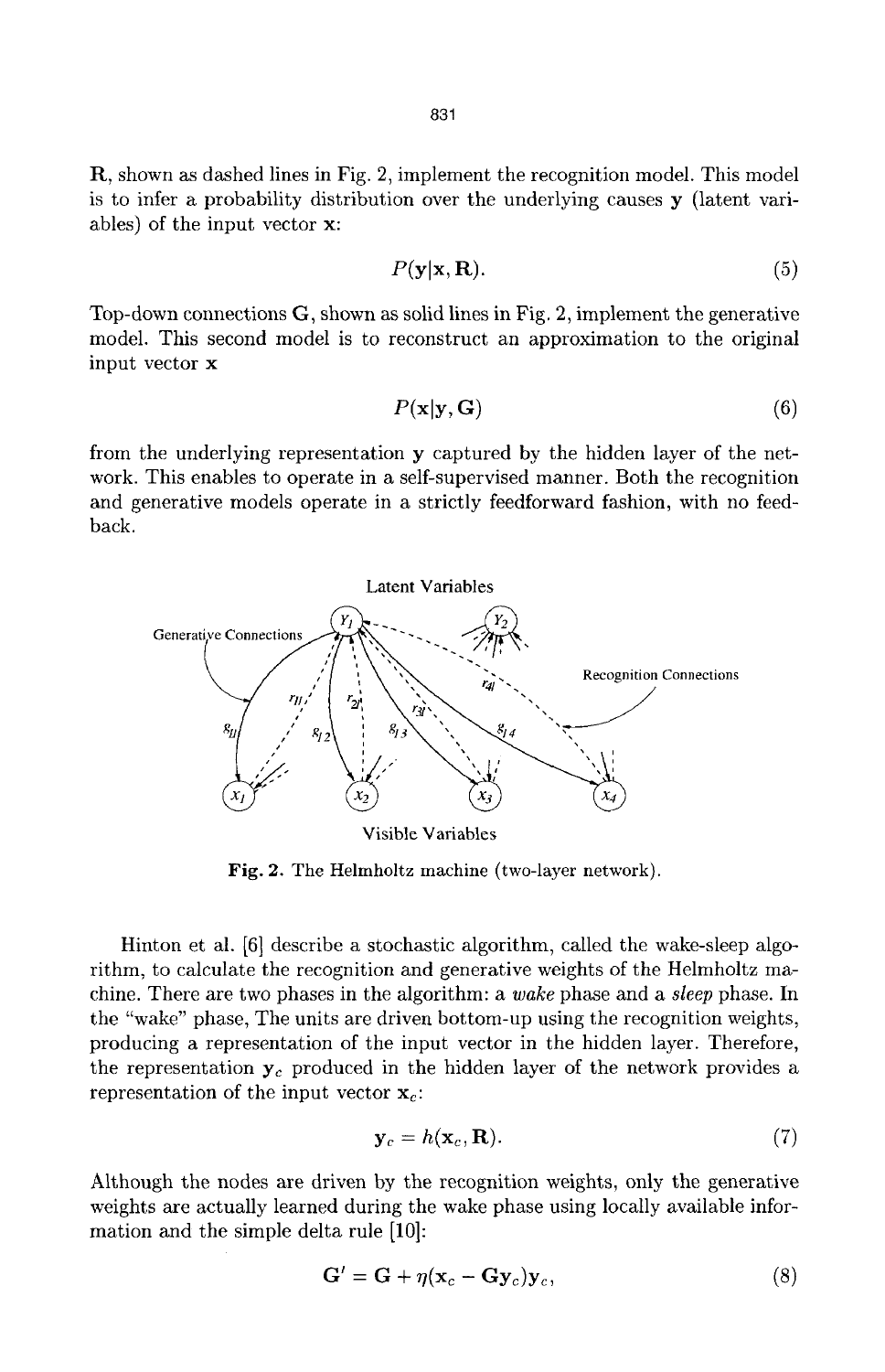where **G** is the generative weight vector,  $x_c$  is the c-th sample,  $y_c$  is the value of the latent variables, and  $\eta$  is the learning rate. In effect, this phase of the learning process makes generative weights be adapted to increase the probability that they would reconstruct the correct activity vector in the layer below.

In the "sleep" phase of the algorithm, the recognition weights  **are turned** off. And all of the units in the network is driven using the generative weights, starting at the hidden layer and working down to the input units. Because the nodes are stochastic and the values of the hidden units, y, are randomly chosen, repeating this process would typically gives rise to many different *"fantasy"*  vectors x on the input layer:

$$
\mathbf{x}_k = g(\mathbf{y}_k, \mathbf{G}).\tag{9}
$$

These fantasies supply an unbiased sample of the network's generative model of the data. Having produced a fantasy, the recognition weights are adjusted by the simple delta rule [10]:

$$
\mathbf{R}' = \mathbf{R} + \eta(\mathbf{y}_k - \mathbf{R}\mathbf{x}_k)\mathbf{x}_k, \tag{10}
$$

where **R** is the recognition weight vector,  $y_k$  is the k-th latent vector, and  $x_k$  is the  $k$ -th fantasy vector. The "sleep" phase uses only locally available information without reference to any observation. This is why offspring in the Bayesian evolutionary algorithm can be efficiently sampled from the distribution.

In effect, the Helmholtz machine estimates the distribution of the data points  $X^t$ , i.e. find the parameters  $\theta^* = (\mathbf{R}^*, \mathbf{G}^*)$  that maximize the likelihood  $P(X^t)$ . After the distribution is learned, the samples from this distribution can be generated by randomly setting the latent variables and then propagating the values down to the input layer, just as the process in the sleep mode of the wake-sleep algorithm. This process is equivalent to sampling *L* offspring from the posterior predictive distribution since the following holds:

$$
P_{t+1}(\mathbf{x}) \equiv P(\mathbf{x}|X^t) = \int_Y \int_{\Theta} P(\mathbf{x}|\mathbf{y}, \theta) P(\mathbf{y}, \theta | X^t) d\theta d\mathbf{y}
$$
(11)

$$
\approx \int_{Y} P(\mathbf{x}|\mathbf{y}, \theta^*) P(\mathbf{y}, \theta^*|X^t) d\mathbf{y}
$$
 (12)

$$
\approx \sum_{k=1}^{L} P(\mathbf{x}|\mathbf{y}_k, \theta^*), \tag{13}
$$

where  $\theta^* = (\mathbf{R}^*, \mathbf{G}^*)$  is the maximum likelihood estimator for data  $X^t$ , and  $P(\mathbf{x}|\mathbf{y}_k,\theta^*)$  is the generative model for the latent vectors  $\mathbf{y}_k$  which are independently sampled from the uniform distribution.

### 4 Experimental Results

Experiments have been performed on three benchmark problems from the literature [11]. They are the one-max function, quadratic function, and 3-deceptive function as defined below.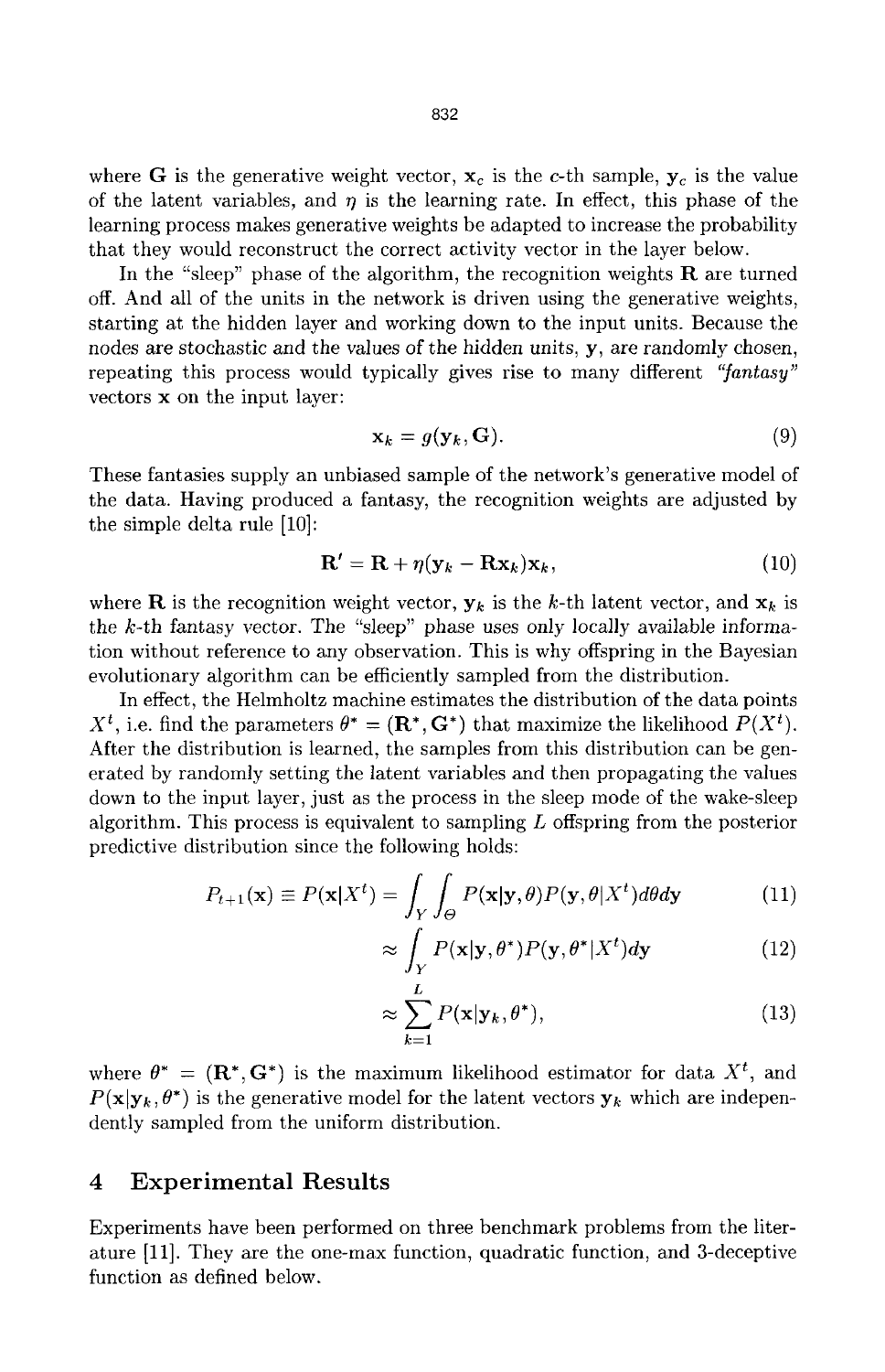— One-max function:

$$
f_{onemax}(\mathbf{x}) = \sum_{i=0}^{n-1} x_i,
$$
\n(14)

where  $x_i$  is the value on the *i*<sup>th</sup> position in bit string  $x$ . The one-max function is a simple linear function that is just the sum of all bits in a string.

— Quadratic function:

$$
f_{quadratic}(\mathbf{x}, \pi) = \sum_{i=0}^{\frac{n}{2}-1} f_2(\mathbf{x}_{\pi(2i)}, \ \mathbf{x}_{\pi(2i+1)}), \tag{15}
$$

where  $\pi$  is defined as

$$
\pi_k(i) = \left\lfloor \frac{n(i \bmod k) + 1}{k} \right\rfloor. \tag{16}
$$

For this problem, the permutation of order 2,  $\pi_2$ , was used and  $f_2$  is defined as

$$
f_2(u, v) = 0.9 - 0.9(u + v) + 1.9uv.
$$
 (17)

With both arguments equal to 1 we get  $f_2(1,1) = 1$ . Therefore, the optimum is clearly in the string with all I's.

3-deceptive function:

$$
f_{3\text{deceptive}}(\mathbf{x},\pi) = \sum_{i=0}^{\frac{n}{3}-1} f_3(\mathbf{x}_{\pi(3i)} + \mathbf{x}_{\pi(3i+1)} + \mathbf{x}_{\pi(3i+2)}), \tag{18}
$$

where  $\pi_3$  is used and  $f_3$  is defined as

$$
f_3(u) = \begin{cases} 0.9 & \text{if } u = 0, \\ 0.8 & \text{if } u = 1, \\ 0 & \text{if } u = 2, \\ 1 & \text{otherwise.} \end{cases}
$$
 (19)

The performance of the Helmholtz machine was compared with that of the simple genetic algorithm ( $sGA$ ). The  $sGA$  we use is the usual implementation that is based on one cut-point crossover, one point mutation, and roulette-wheel selection. The parameters for sGA were: maximum generation  $= 10^6$ , population size  $= 10^3$ , crossover rate  $= 0.5$ , and mutation rate  $= 0.01$ . The parameters of the BEA with the Helmholtz machine were: maximum generation  $= 10^3$ , population size =  $10^3$ , learning rate = 0.001, and the number of learning iterations  $= 10<sup>3</sup>$ . To select the next population, upper 10% truncation selection was used. For objective comparison, the parameter values for both methods were set as similar as possible. We use a 2-layer Helmholtz machine for the Beysian evolutionary algorithm, and only one latent variable was used for solving both the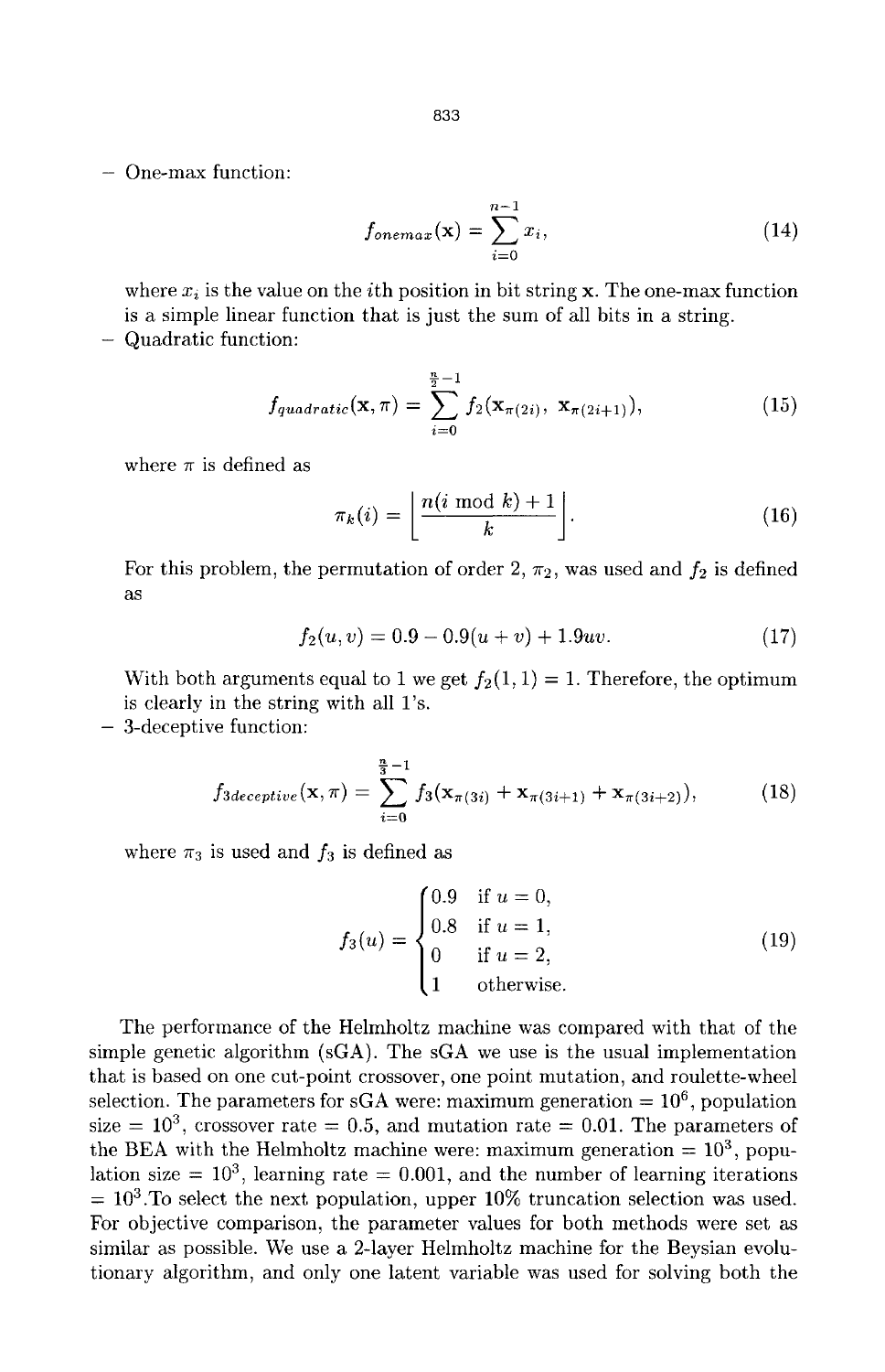| Prob.       | Succ %     |     | #iterations  |         | CPU time (second) |      |
|-------------|------------|-----|--------------|---------|-------------------|------|
| <b>Size</b> | <b>BEA</b> | sGA | $_{\rm BEA}$ | sGA     | <b>BEA</b>        | sGA  |
| 50          | 100        | 100 | 5.0          | 116.8   | 295               | 6    |
| 100         | 100        | 100 | 27.8         | 625.7   | 2,758             | 30   |
| 150         | 100        | 100 | 54.2         | 1925.3  | 8,480             | 116  |
| 200         | 100        | 100 | 70.0         | 4576.0  | 13,912            | 324  |
| 250         | 100        | 100 | 96.6         | 10103.6 | 24,584            | 950  |
| 300         | 100        | 100 | 139.6        | 26549.7 | 42,549            | 2737 |

**Table 1.** Results for the one-max function.

**Table 2.** Results for the quadratic function.

| Prob.       | Succ $%$ |     | #iterations |                          | CPU time (second) |              |
|-------------|----------|-----|-------------|--------------------------|-------------------|--------------|
| <b>Size</b> | BEA      | sGA | <b>BEA</b>  | $_{\rm sGA}$             | <b>BEA</b>        | $_{\rm sGA}$ |
| 50          | 100      | 100 | 20.1        | 367.2                    | 1,073             | 27           |
| 100         | 100      | 100 | 48.0        | 18833.1                  | 4,791             | 2,218        |
| 150         | $100\,$  | 0   | 58.6        |                          | 9,229             |              |
| 200         | $100\,$  | O   | 85.1        | ٠                        | 17,061            |              |
| 250         | 100      |     | 118.8       | -                        | 30,222            |              |
| 300         | 100      |     | 134.0       | $\overline{\phantom{0}}$ | 41,173            |              |

**Table 3.** Results for the 3-deceptive function.

| Prob.       | Succ $%$ |     | #iterations |                          | CPU time (second) |              |
|-------------|----------|-----|-------------|--------------------------|-------------------|--------------|
| <b>Size</b> | BEA      | sGA | <b>BEA</b>  | sGA                      | <b>BEA</b>        | $_{\rm sGA}$ |
| 15          | 100      | 30  | $3.4\,$     | 49500.1                  | 92                | 2623         |
| 30          | 100      | 0   | 6.3         |                          | 264               |              |
| 45          | 100      |     | 7.8         |                          | 494               |              |
| 60          | 100      |     | 10.5        |                          | 827               |              |
| 90          | 100      | 0   | 13.1        |                          | 1587              |              |
| 120         | 100      | 0   | 15.7        | $\overline{\phantom{0}}$ | 2436              |              |

**Table** 4. Results for various pop size on the one-max function with problem size 100.

| Prob.       | Succ $%$ |     | #iterations |        |  |
|-------------|----------|-----|-------------|--------|--|
| <b>Size</b> | BEA      | sGA | BEA         | sGA    |  |
| 50          | 100      |     | 61.5        |        |  |
| 100         | 100      |     | 59.0        |        |  |
| 500         | 100      | 100 | 48.7        | 1975.6 |  |
| 1000        | 100      | 100 | 46.7        | 625.7  |  |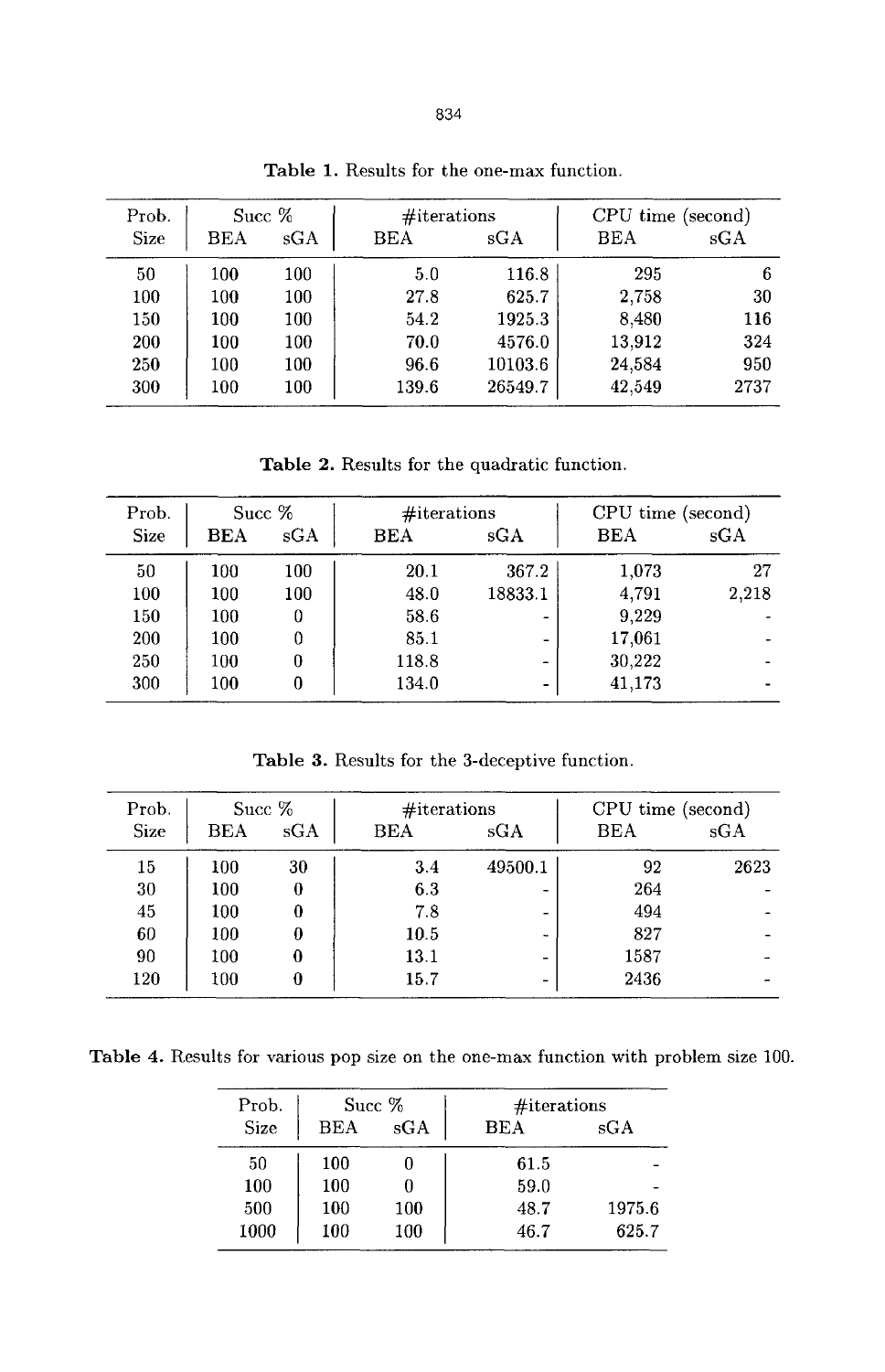one-max and quadratic functions. While more than one latent variable was used for 3-deceptive function. A constructive algorithm was devised to solve the for 3-deceptive function. It starts from one latent variable, and increases the number of latent variables during learning.

Tables 1-4 summarize the results. The results shown are average values over 10 runs. The CPU time was measured on Intel Pentium II - 350 Mhz PC with Windows 2000. The algorithm is considered as converged if an optimal solution is found. The entry of the tables marked with '-' means that the algorithm did not find the optimal solution. The results show that the Bayesian evolutionary algorithms with Helmholtz machines outperform the simple genetic algorithm both in the success rate and the number of iterations. BEAs find the optimal solutions all the time while the simple GA finds solutions for easy problems such as one-max and small size instances of the quadratic and 3-deceptive function. It can be observed that from Table 4 that the BEA with Helmholtz machine can solve the problem using a very small data set. Even though the population size is 50, BEA can found the optimal solution. The improved algorithms, BEA with constructive Helmholtz machines could solve the 3-deceptive function very efficiently, significantly outperforming the simple genetic algorithm.

The number of iterations for the sGA denotes the number of generations, while that for the BEA with the Helmholtz machine denotes the number of sampling the population, excluding the distribution estimation (learning) time. Therefore, it is hard to infer the CPU time from the number of iterations only. For comparing the real evaluation time, we measured the CPU time for BEA with Helmholtz machines and the simple genetic algorithm. Even if BEAs took more CPU time than sGAs, BEAs could solve larger size problems. It is also interesting that the number of evaluations for sGAs grows exponentially while that for BEAs grows almost linearly.

### 5 Conclusions

We presented a distribution estimation algorithm that is based on the Helmholtz machine. Our empirical results show that the Bayesian evolutionary optimization algorithms using Helmholtz machines outperform the simple genetic algorithms in several conditions. The superiority of the probabilistic algorithms tend to grow linearly as the problem complexity and size increase and solve the using very small data sets. Future work includes the analysis of the effect of the number of latent variables and the number of hidden layers in the Helmholtz machine for more effective estimation of population distribution.

# Acknowledgments

This research was supported in part by the Korea Science and Engineering Foundation (KOSEF) under Grant 981-0920-107-2, by the Korea Ministry of Science and Technology through KISTEP under Grant BR-2-1-G-06, and by BK21 program.